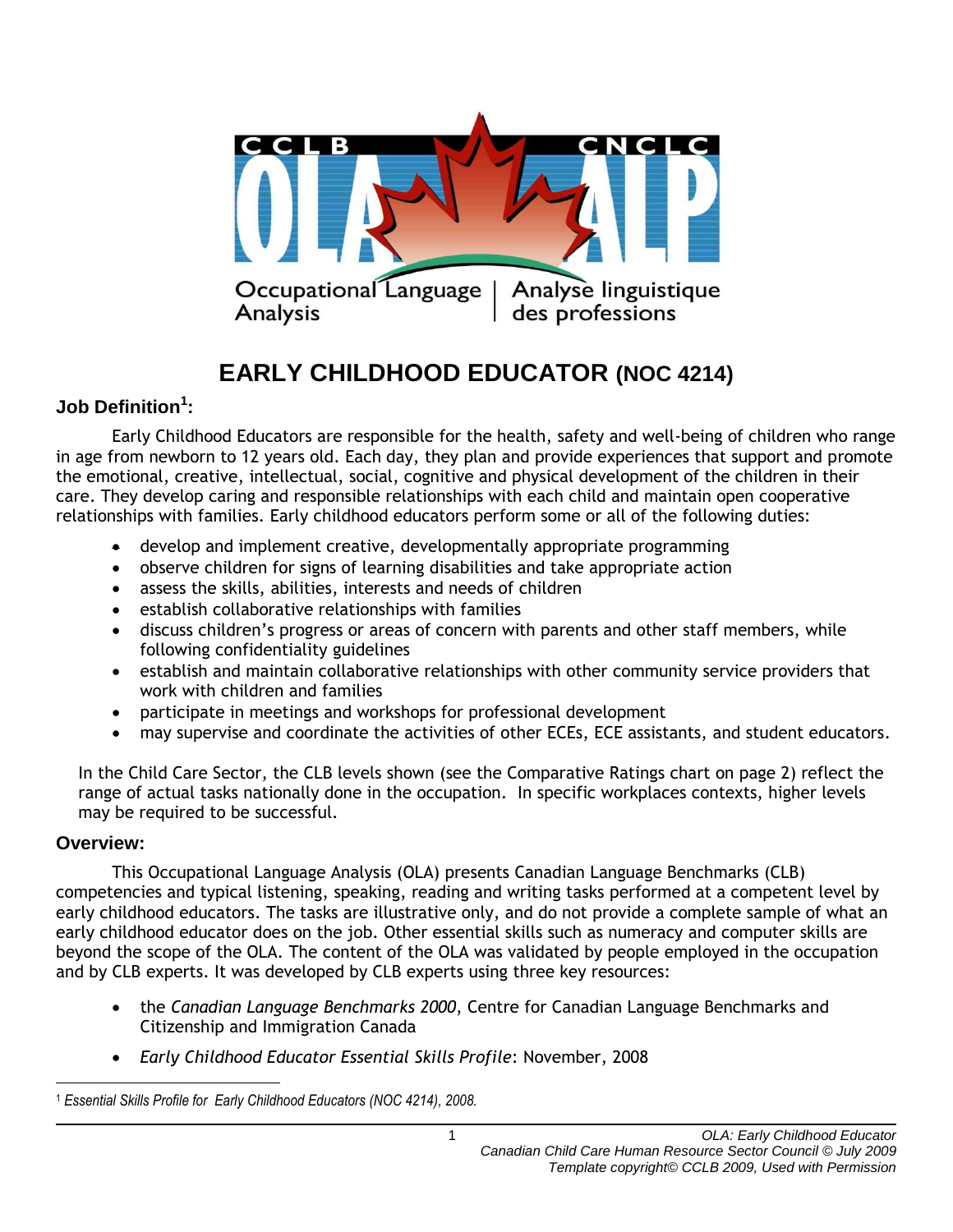*Occupational Standards for Child Care Practitioners*, Canadian Child Care Federation, September 2009

For a more complete picture of the competencies that are needed to perform this occupation, refer to these source documents.

Note: The Child Care Human Resources Sector Council commissioned the development of an Additional Task Inventory in order to address perceived gaps in communicative description found in the source documents. Tasks drawn from the ATI are also included in this Occupational Language Analysis.

#### **How to Read this Occupational Language Analysis:**

The titles, numbers and sequence of categories are based on the *Canadian Language Benchmarks 2000*, which address four major skill areas: Speaking, Listening, Reading and Writing. CLB competencies (language descriptors) are entered at the left margin and followed by a number indicating the benchmark level (1 – 12) for each competency. Sample occupational tasks (work/task descriptors)drawn from the Essential Skills Profile and the Occupational Standards are indented and italicized underneath each competency and referenced to their source, as follows:

| <b>Task Source</b>               | Reference                                                         | <b>Example</b>                                                                                  |  |
|----------------------------------|-------------------------------------------------------------------|-------------------------------------------------------------------------------------------------|--|
| <b>Essential Skills Profile</b>  | $ES +$ the first letters of the profile<br>section                | (ES-RT) = Essential Skills Profile, Reading Text section                                        |  |
| <b>Occupational Standards</b>    | $OS +$ the section/subsection                                     | (OS-6.1g) = Occupational Standards, Area of Competence<br>Section 6, sub-task 1, sub-sub task g |  |
| <b>Additional Task Inventory</b> | ATI + the first letter of the Language<br>Skill + the task number | ATI-S4 = Additional Task Inventory, Speaking Task #4                                            |  |

### **Comparative Ratings:**

The following chart compares typical and most complex essential skills ratings for intellectual property officers, based on the Essential Skills Profile, to the corresponding range of CLB ratings, as suggested in *Relating Canadian Language Benchmarks to Essential Skills: A Comparative Framework<sup>2</sup>* . These are general ranges and there may be some language tasks that fall outside of this range.

| <b>Skill Area</b> | <b>Typical</b>          |            | <b>Most Complex</b>     |            |
|-------------------|-------------------------|------------|-------------------------|------------|
|                   | <b>Essential Skills</b> | <b>CLB</b> | <b>Essential Skills</b> | <b>CLB</b> |
| <b>Speaking</b>   | $2 - 3$                 | $6 - 10$   |                         | $9 - 10$   |
| Listening         | $2 - 3$                 | $7 - 10$   |                         | $9 - 10$   |
| <b>Reading</b>    | $1 - 3$                 | $3 - 9$    | 4                       | 10         |
| Writing           | 1 - 3                   | $6 - 8$    |                         |            |

 $\overline{a}$ 2 *Relating Canadian Language Benchmarks to Essential Skills: A Comparative Framework*; Centre for Canadian Language Benchmarks, 2005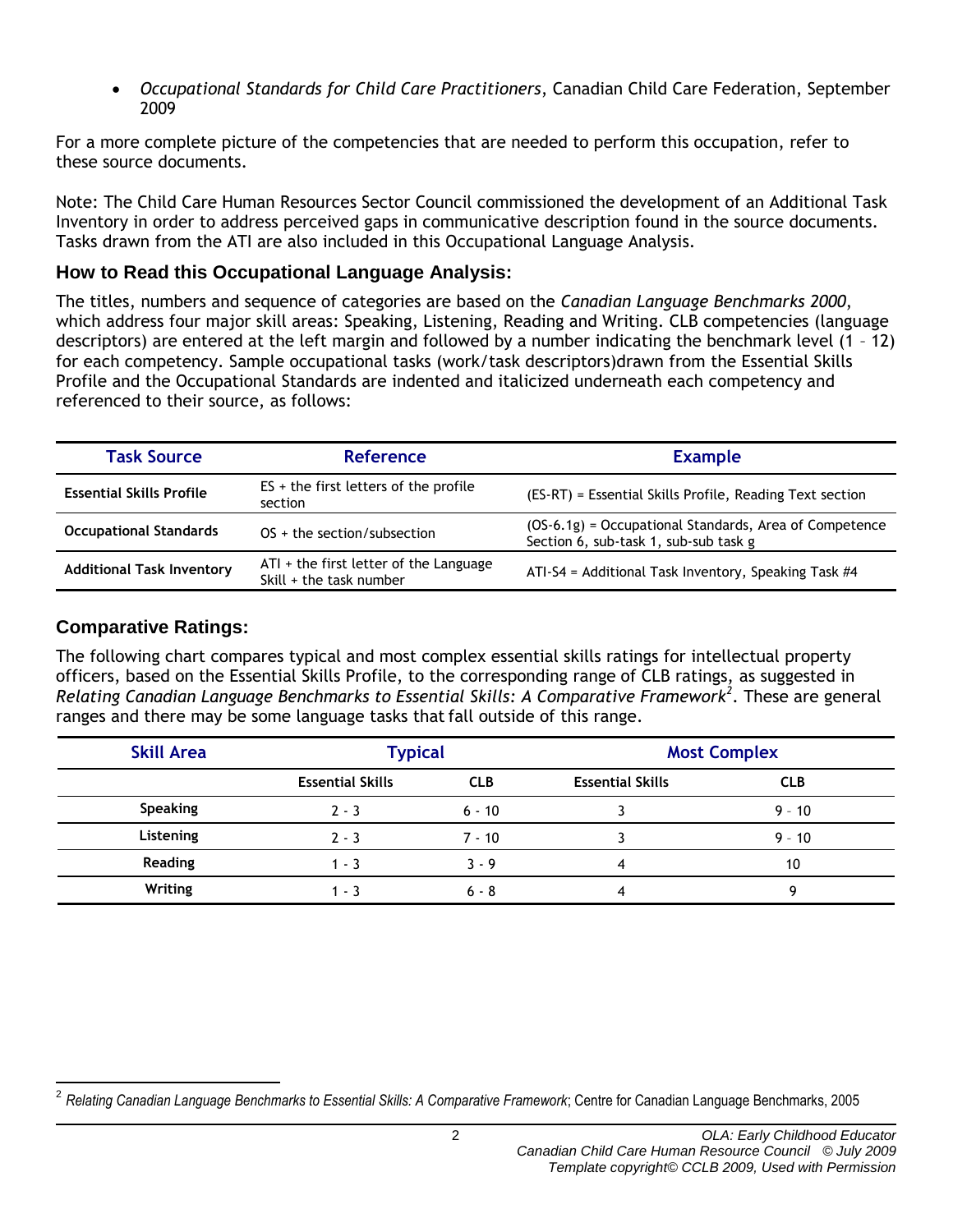## **Common Conditions of Communication:**

| <b>Condition</b> | <b>Description</b>                                                                                                                     |  |
|------------------|----------------------------------------------------------------------------------------------------------------------------------------|--|
| <b>Purpose</b>   | - teaching/leading/directing; taking/giving direction; working as part of a team;<br>advising/consulting; creating and keeping records |  |
| Audience         | - group interaction; co-workers; supervisors/managers; children/families; social workers<br>and other professionals                    |  |
| Context          | - dynamic, often noisy environment with many children present                                                                          |  |
| <b>Topic</b>     | - usually familiar topics; some theoretical and problem-solving discussions requiring<br>exchange of opinions and suggestions          |  |
| Mode             | $-$ face-to-face; in person; by phone (occasionally)                                                                                   |  |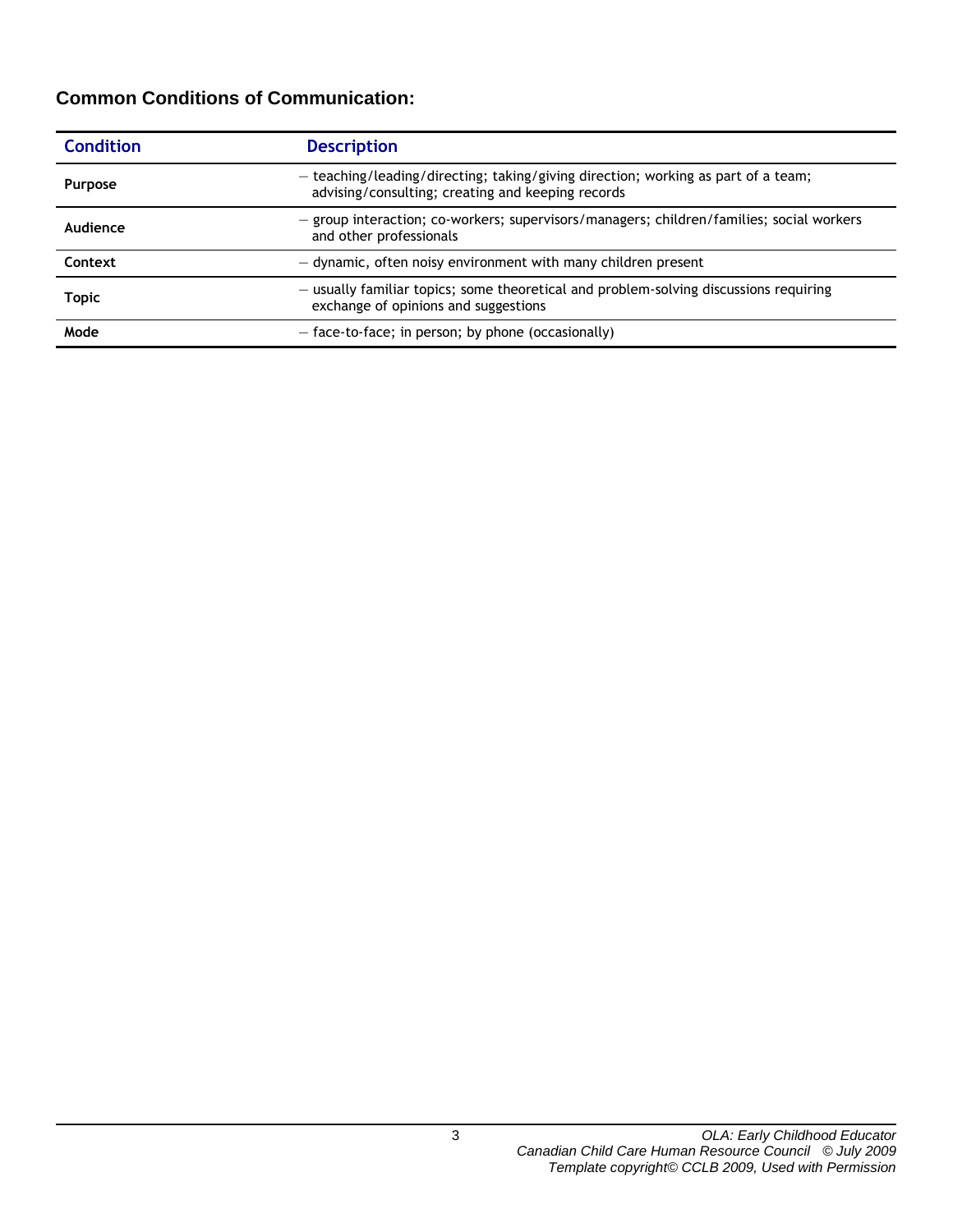# **Skill: Speaking**

## **I. Social Interaction**

#### **Interpersonal Competencies**

#### **Greet, introduce self and ask about the other person. (CLB 3)**

 *say hello and introduce themselves to parents and visiting professionals such as inspectors during site visits. Interactions are brief, but it is important ECEs make good first impressions (ATI-S1)*

#### **Indicate problems in communication. Ask for explanation. (CLB 3)**

*ask children to repeat what they've just said, or to explain what they mean (ATI-S2)*

#### **Open, close and respond to short casual small talk. (CLB 4)**

*help family members to feel welcome in the child care setting (OS-6.1g)* 

## **Express and respond to gratitude, appreciation, complaint, disappointment, dissatisfaction, satisfaction and hope. (CLB 7)**

- *express positive or negative emotions appropriately (OS-1.5a)*
- *share anecdotes with parents about individual children's days when parents pick up children at the end of the day (ATI-S5)*

#### **Respond to a minor conflict or complaint. (CLB 8)**

- *address differences of approach or opinion (OS-6.2f)*
- *discuss issues arising from diverse perspectives and experiences or differences of opinion in an open, frank and respectful manner (OS-7.1e)*
- *intervene during disputes between children. They mediate interpersonal conflicts by explaining expectations and coming to common agreement to find resolutions (ATI-S6)*
- *respond to a complaint or concern from a parent, e.g., about paint on a child's clothes, about a minor injury or incident (ATI-S7)*
- *respond to a conflict with a child; e.g., a child that is refusing to follow important rules or procedures and/or is angry (ATI-S8)*

#### **Comfort and reassure a person in distress. (CLB 8)**

- *provide comfort when children are experiencing difficulties, and support positive behaviour (ES-OC)*
- *reassure parents who may be feeling anxious, e.g., about leaving their child at the centre; about their small child's behaviour or progress (ATI-S9)*
- *calm children when they are distressed. They affirm children's feelings by naming the emotions children are likely experiencing. They offer children choices for how to resolve unhappy situations (ATI-S10)*

### **Express and respond to expressions of respect, friendliness, distance and indifference. (CLB 9)**

- *convey to families respect for their position as the child's primary caregiver (OS-6.1a)*
- *convey to families respect and consideration for differences in child-rearing values and practices and individual, cultural, religious, and community traditions and practices (OS-6.1d)*
- *share relevant information about children and families with colleagues working in the childcare setting in a way that respects the child's and family's dignity and privacy (OS-7.1c)*

## **Conversation Management**

### **Encourage others in a conversation by showing interest. (CLB 5)**

- *convey acceptance of and respect for children's open expression of their feelings, whether positive or negative, through facial expression, language, or appropriate physical action (OS-1.5e)*
- *encourage and support children's efforts to try new activities, to develop their own ideas and to use materials, toys and equipment in their own ways (OS-3.8a)*
- *show appreciation of and encourage children's creative expression (OS-3.8b)*
- *encourage families to express their needs, desires and preferences (OS-6.2c)*
- *ask children questions to encourage conversation and vocabulary development (ATI-S3)*

### **Encourage conversation by adding supportive comments. (CLB 6)**

- *support children in openly and safely expressing their positive and negative feelings through a range of verbal and non-verbal, communication strategies that are respectful of the child's/family's culture (OS-1.5f)*
- *confirm with children that their communication has been received and understood (OS-2.1.2)*
- *use a variety of strategies to respond in a positive and encouraging manner to children's efforts to learn new skills (OS-3.3d)*
- *help children to share their ideas and feelings with others (OS-3.4d)*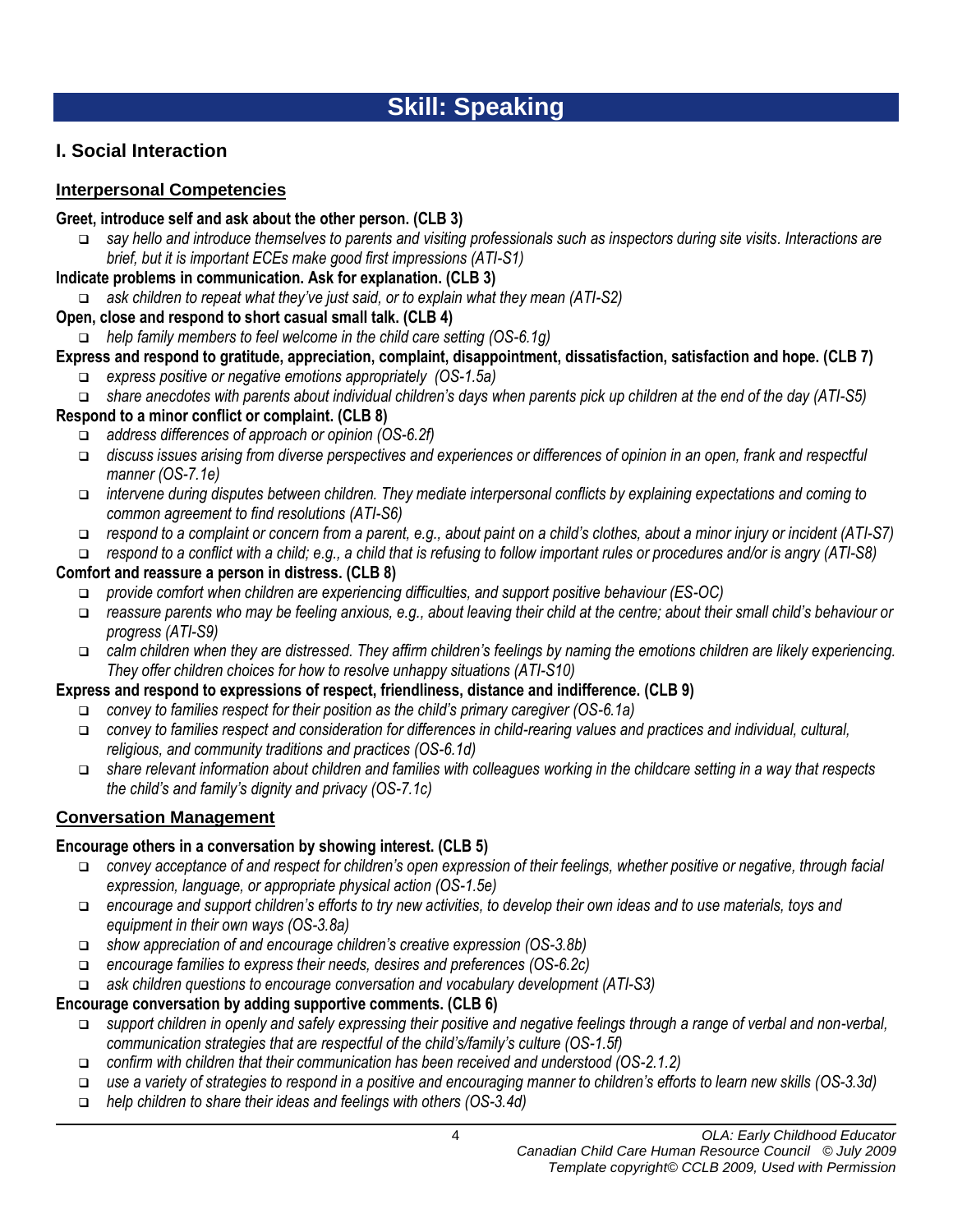*engage children in activities and discussions that help them think about and reflect on ethical issues and dilemmas (OS-3.7c)*

## **Confirm own comprehension. (CLB 7)**

- *confirm their understanding of parents or caregivers – paraphrase back or ask for repetition or written confirmation, if necessary (ATI-S4)*
- **Use a number of strategies to keep the conversation going: hold the floor; resume after interruption; change topic. (CLB 7)**
	- *communicate with each child in a style and manner, and at a pace and level, that is appropriate to the child's developmental level and needs (OS-3.5a)*
	- *[demonstrate] effective communication strategies with youths and with adults (OS-6.2.5)*

## **Encourage others to participate. (CLB 8)**

- *support, comfort and encourage children who are experiencing difficulties and help them to understand and handle their feelings (OS-2.1d)*
- *promote the active participation of all children by … providing direct or indirect assistance in a variety of verbal and non-verbal ways (OS-3.1c)*
- *encourage and support children to explain things and ideas, to predict what might happen and to experiment (OS-3.6f)*

## **Phone Competencies**

## **Take phone messages with three to five details. (CLB 6)**

 *take brief phone messages from parents (e.g., "My child is sick today and won't be in" or "I will pick my child up early today".) (ATI-S12)*

## **Take live phone messages with five to seven details. (CLB 7)**

 *take phone messages from other professionals or third parties, e.g., student teacher calling to set up a practicum. The phone message would include their name, school, practicum dates, expected hours of work and who will be their practicum supervisor (ATI-S13)* 

## **Carry on a brief phone conversation in a professional manner. (CLB 8)**

- *phone parents to tell them their child does not appear to be feeling well or that they have experienced an accident. They may make arrangements for early pick-up (ATI-S11)*
- *take inquiries by phone about the facility and the waitlist. They may provide details such as the centre's philosophy, number of children and age ranges, number of staff and training required, fees, range and type of activities and length of the waitlist (ATI-S14)*
- *arrange field trips with staff at sites in the community, such as farms, fire stations and museums. They discuss scheduling, costs and programming (ATI-S15)*

## **II. Instructions**

## **Give short, one- to two-clause directions relating to movement and position in space. (CLB 3)**

 *direct children to carry out simple tasks. For example, they may ask a child to sit on a blue mat behind them, or to pick up the red box of bingo cards (ATI-S16)*

## **Give sets of simple everyday instructions and directions. (CLB 4)**

- *give brief instructions to children to do or not do something, e.g., "Please put your coat on" or "Don't stand on that chair – you might get hurt". (ATI-S17)*
- *direct children where to find items such as soap and art supplies. For example, they may respond to a child's request for tissues by saying, "They are at the back of the room, beside the blue container (ATI-S20)*

## **Give an extended set of sequentially presented simple clause instructions/directions on daily routine actions. (CLB 5)**

- *give a series of instructions to follow. For example, "I need you take your name off the wall and put it back on the red wall, then line up at the door. Then I want you to go to your cubbies and put on your outside shoes and your hats and your muddy buddies." (ATI-S18)*
- *assist children in transitioning to new activities by providing advance notice and reminders, e.g. "We can play for five more minutes and then we'll have lunch"…."Okay, it's time to clean up so we can have lunch."…"It's lunch time now!" (ATI-S19)*

### **Give a set of instructions dealing with simple daily actions and routines where the steps are not presented as a point-form sequence of single clauses. (CLB 6)**

- *explain good hygiene practices to children in a way they can understand (OS-1.1d)*
- *explain good safety practices to children in a way they can understand (OS-1.2k)*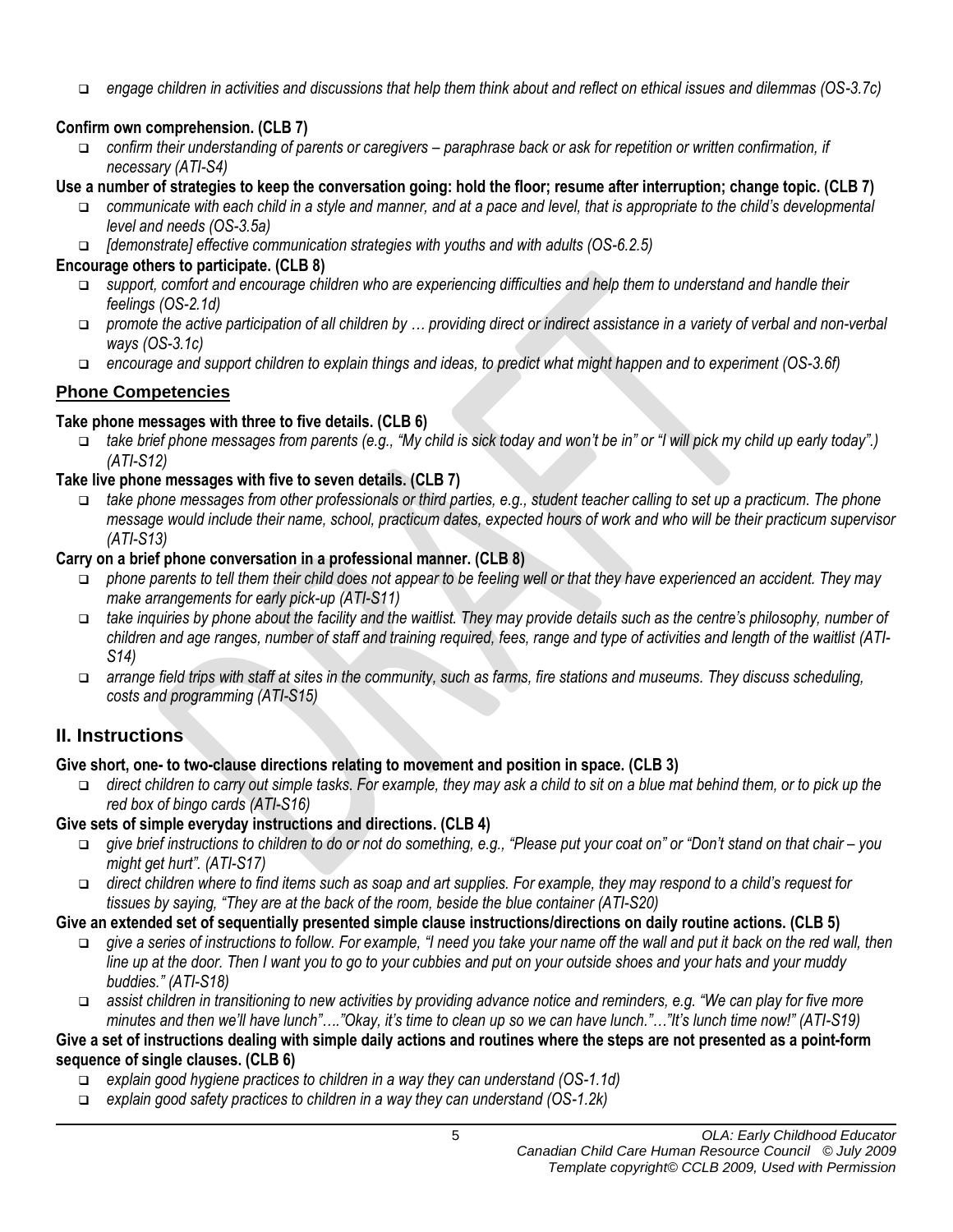- *explain good nutrition and good health practices to children in a way they can understand (OS-1.4c)*
- *explain the importance of regular gross motor activity to children in a way they can understand (OS-3.2c)*
- *use verbal guidance to help children to learn and practice strategies for getting along with others (OS-3.4c)*

#### **Give clear instructions and directions related to moderately complex familiar technical and non-technical tasks. (CLB 7)**

 *describe extended routines, schedules and expectations to ECE assistants and students on placements. For example, they may describe lunch hour routines and procedures for cleaning up, including use of laundry facilities (ATI-24)*

## **III. Suasion (Getting Things Done)**

#### **Ask and grant permission. (CLB 3)**

*inform room partners when they need to step out of the room for a moment (ATI-S26)*

#### **Advise someone of danger. (CLB 3)**

 *advise children of potential hazards. For example, they may warn children who are leaning back on chairs that they may tip over. During outdoor play, they may warn children to stand clear of the bottom of slides and moving swings (ATI-S29)*

#### **Ask for, offer, and accept assistance. (CLB 3)**

- *ask for children's help to bring games, toys and education resources to the group, or to tidy them up after use (ATI-S31)*
- *ask for help from supervisors when children are sick or injured, or when they need temporary relief (ATI-S32)*
- *ask a co-worker for help with a task or with the children (ATI-S33)*

#### **Give and get permission. (CLB 5)**

- *ask children for permission to help them or do something for them. For example, "Can I help you with your zipper? Would you like me to rub your back? Would you like me to help you tie your shoes? Would you like me to cut your banana?" (ATI-S27)*
- *ask parents for permission to do something for or with their child. For example, ask a parent for permission to take a photograph of their child or for permission to take the child on a field trip (ATI-S28)*

#### **Give simple informal advice. (CLB 5)**

*offer a suggestion to a co-worker, for example "I tried this the other day and it worked well" (ATI-S25)*

#### **Call for emergency assistance. (CLB 5)**

*call 911 in the event of an emergency (ATI-S34)*

### **Make a simple prediction of consequences. (CLB 6)**

 *relate to children what is likely to happen if they continue to engage in their current behaviour. For example, they may explain that as a result of sharing their toys so well, their friends are more likely to want to play with them in future, or they may predict negative outcomes, such as "you need to sit down when you are eating because you could choke on your food". (ATI-S30)*

#### **Give and respond to a warning; discourage others. (CLB 7)**

 *discuss [with parents] why toys brought from home may cause conflict between children or become lost or damaged. They follow up with parents to ensure they understand and accept the policies (ES-TS)*

#### **Request a word. Ask for and respond to recommendations or advice. (CLB 7)**

- *speak with families to inform them of children's activities, progress and behaviour, to answer questions, to provide reassurance and suggestions, and to receive information about children's health or other issues (ES-OC)*
- *discuss children's challenging behaviours with co-workers. They decide on an appropriate intervention that can be applied consistently (ES-TS)*
- *discuss [resource] needs with management and co-workers to determine resources available and set plans accordingly (ES-TS)*

#### **Make an extended suggestion on how to solve an immediate problem or make an improvement. (CLB 7)**

- *[manage] conflicts between children. They ask the children to stop, listen to each other, encourage children to suggest solutions to the conflict, select a solution, and follow it. They talk to the children about their feelings regarding the conflict and how it was resolved (ES-TS)*
- *intervene constructively and effectively when children use discriminatory words or actions (OS-3.3c)*

### *Indicate problems and solutions in a familiar area. (CLB 8)*

- *clearly and concisely describe indications and examples of possible [developmental] delays (OS-5.1c)*
- *approach a family to discuss a problem that their child has or a problem with the child in the child care setting (OS-6.2e)*

### **Formally raise an issue with an individual or a group in authority. (CLB 9)**

 *speak with members of the community regarding the importance of early childhood education program. For example, they may speak with politicians about required financial support (ES-OC)*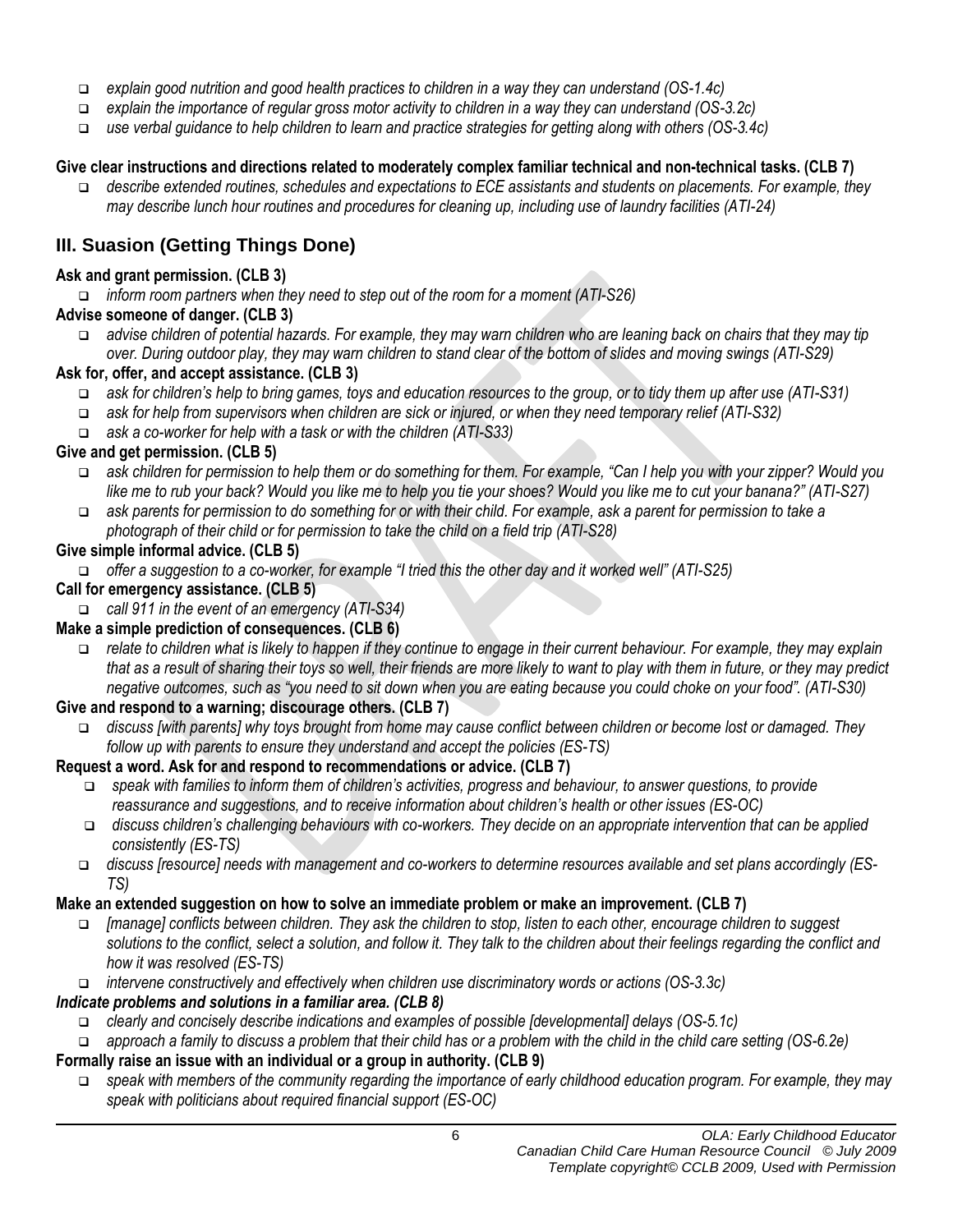*bring their concern about a possible delay or problem to the attention of the child's family in a way that seeks the family's opinion and indicates the possible need for further investigation but does not unduly alarm the family (OS-5.1e)*

### **Respond to threats (overt and covert). (CLB 10)**

 *deal with a real or perceived threat by an angry parent or third party, e.g., an unauthorized or non-custodial person attempting to pick up a child (ATI-L11)*

## **IV. Information**

## **Presentations**

#### **Talk about health and feelings. (CLB 3)**

*talk about feelings with children and help them to express their feelings with words (ATI-S41)*

### **Relate a story about an everyday activity. (CLB 4)**

*introduce stories and songs as an on-going part of the program (OS-3.8d)* 

#### **Describe a scene or picture. (CLB 5)**

- *describe shapes, colours and images used by children in their artwork (ATI-S36)*
- *describe the features of animals, building and objects portrayed in oral stories and in images as part of educational programming (ATI-S37)*

### **Describe a daily routine. (CLB 5)**

- *instruct children on the steps to follow during monthly fire drills (ATI-S22)*
- *remind children of routines and expectations. For example, they remind children of washroom routines, including washing their hands. They may use direct language, or they may ask probing questions to promote children's thinking, such as "What do we do after we use the washroom?" (ATI-S23)*

### **Describe and compare people, places etc. (CLB 6)**

- *provide accurate information about the child care setting to other community service providers (OS-8.1e)*
- *share stories from their own life experiences to illustrate the effects of different behaviours and to reinforce positive behaviours. For example, they may relate stories about their own friendships as children, and describe situations when they felt sad or happy (ATI-S40)*

### **Describe a moderately complex process. (CLB 7)**

 *may represent program at board meetings. They may present details to the board about program plans, interventions, successes and issues (ES-OC)*

#### **Give a presentation to describe and explain a complex structure, system or process based on research. Use a diagram to support the explanations. (CLB 8)**

- *may present best practices and new methodology learned at conferences and seminars to staff members and management (ES-OC)*
- *may deliver professional development workshops for co-workers and colleagues (ES-OC)*

### **Tell a story, which includes an anecdote. (CLB 8)**

 *communicate the results of their observations to others in a factual way that also helps to identify goals and/or jointly plan program experiences (OS-4.1c)* 

### **Interaction One-on-One**

### **Ask for and provide information related to routine daily activities (e.g., personal, family, others, work). (CLB 5)**

- *clearly describe their own role and responsibilities and those of others working in the setting (OS-7.1a)*
- *advise parents on simple procedures, e.g. "Please sign in here when you drop off your child" (ATI-S21)*
- *provide updates and exchange information with room partners and co-workers about daily schedules, facilities and children. For example, they may mention that lunch is delayed 15 minutes, or that a child hasn't been able to settle down for a nap (ATI-S35)*

### **Ask for and provide information in an interview related to daily activities. (CLB 6)**

- *provide families with information about the child care setting's philosophy, policies, approaches and procedures in a way that answers their questions (OS-6.1a)*
- *reassure families that family enquiries, conversations with families, and children's records will be kept confidential unless a parent gives explicit permission to share information or such sharing is required by law or by court order (OS-6.1f)*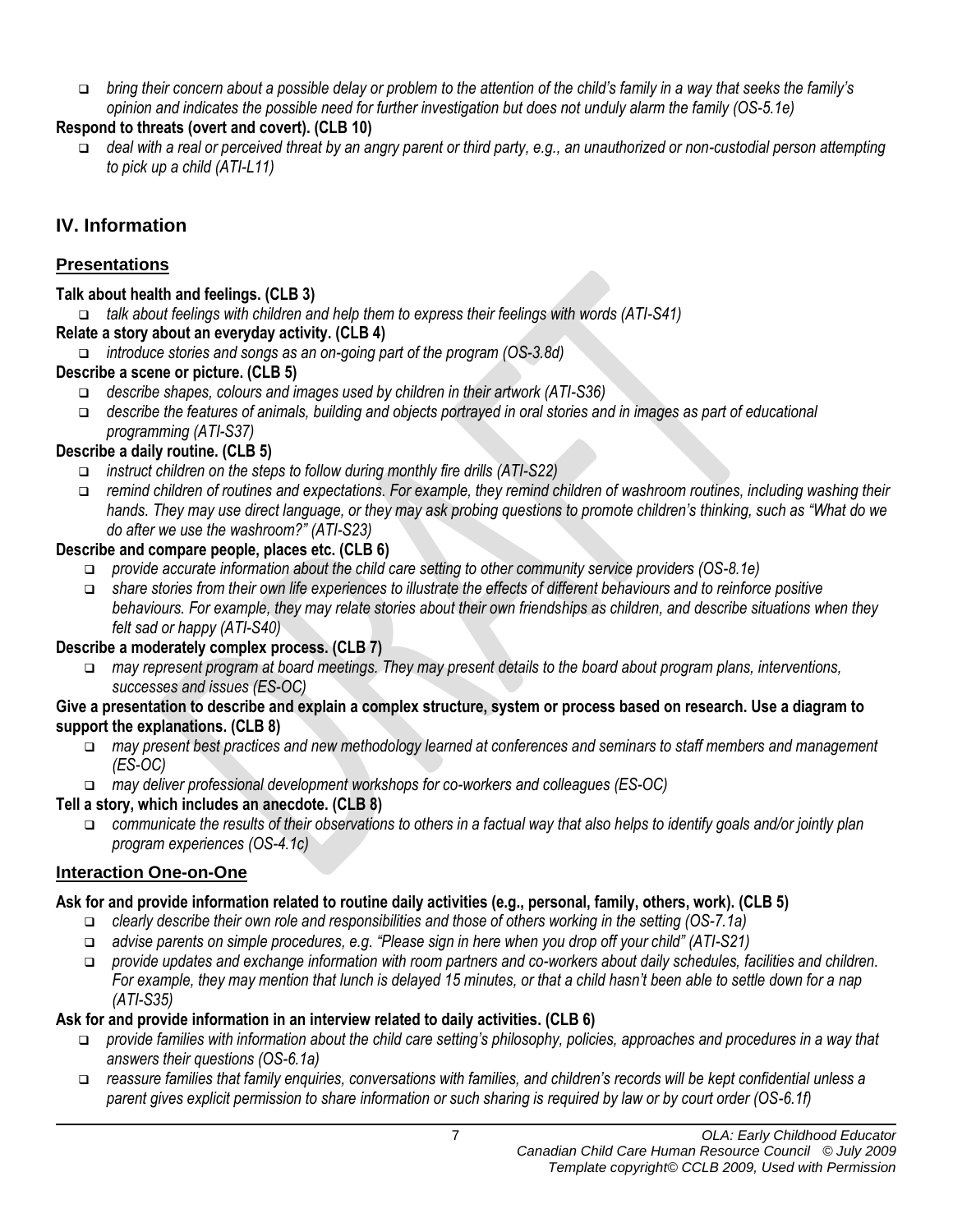- *communicate on a regular basis with families about the child's daily experiences, progress, and development in a way that assists families to set goals for the child and provide feedback on the child care program (OS-6.2b)*
- *discuss a child's behaviour or progress with co-workers in order to share information and optimize care. For example, they may ask what time a child got up or if he/she has taken their medication or observe that a child has learned how to do or say something new (ATI-S38)*
- *explain and answer questions about daily routines and programming during initial meetings with parents (ATI-S39)*

#### **Ask for and provide detailed information related to personal needs, varied daily activities and routine work requirements. (CLB 7)**

- *interact with management to discuss problems, hours of work, changes in programs (ES-TS)*
- *encourage each family to share information regularly, including information about the child's likes and dislikes and the family's preferences regarding childrearing practices, diet and dress (OS-6.2a)*
- *seek information from other service providers that might help meet the child's needs within the child care setting while adhering to the parameters of the family's informed consent (OS-8.1b)*
- *share relevant information about a child with other service providers that might assist them in working with the child while adhering to the parameters of the family's informed consent (OS-8.1c)*

#### **Ask for and/or provide detailed information related to personal needs, varied daily activities and routine work requirements. (CLB 8)**

 *interact with colleagues from other organizations to discuss activity ideas, program planning techniques, intervention strategies, and changes in regulations (ES-OC)*

#### **Provide, obtain and discuss detailed complex information and opinions with individuals in order to coordinate teamwork assignments/tasks. (CLB 9)**

 *discuss observations of possible developmental delays in children with parents. They provide evidence, guidance, and support to parents (ES-OC)*

#### **Interaction in a Group**

#### **Participate in a small group discussion/meeting on non-personal familiar topics and issues: express opinions, feelings, obligation, ability, certainty. (CLB 6)**

- *work cooperatively with families in defining their needs and wishes and their goals for their child (OS-6.1e)*
- *interact with children to encourage learning, determine interests, discuss thoughts, meet needs (ES-OC)*
- *discuss health matters and personal hygiene practices with children and parents, such as steps for proper washing or to avoid spreading a flu virus (ATI-S42)*

#### **Participate in a small group discussion/meeting: express opinions and feelings; qualify opinion, express reservations, approval and disapproval. (CLB 7)**

- *interact with co-workers to share knowledge, to learn, to plan joint activities for generate ideas, to set curriculum to discuss children's progress, and to allocate tasks. For example, they discuss scheduling concerns and coordinate resources during staff meetings. They may provide information on specific topics such as conflict resolution or health and safety (ES-OC)*
- *acknowledge children who are behaving in a positive fashion and clearly identify for them the specific behaviour that they should continue or repeat (OS-2.2c)*
- *offer opinions about new policies and procedures during staff meetings. They may express disagreement with co-workers and supervisors' opinions. They describe reasons for their reluctance and may suggest alternatives and solutions they think would help them meet new expectations (ATI-S43)*

#### **Participate in a debate/discussion/meeting on an abstract familiar topic or issue. (CLB 8)**

- *collaborate with co-workers and colleagues when sitting on committees. They discuss and make recommendations about changes to operations and to existing policies (ATI-S44)*
- *participate in team meetings to discuss strategies for enhancing care and for bettering communication amongst staff members. For example, they may discuss topics such as playground supervision, security within the centre, or new regulations on health inspections. ECEs contribute ideas and make suggestions to improve workplace operations (ATI-S46)*

#### **Contribute to a debate, case study discussion with familiar participants in an academic/workplace context. (CLB 9)**

 *meet with specialists and other daycare staff to discuss children's special needs and progress being made while in care. They contribute their own ideas, and learn about strategies to assist children's development (ATI-S47)*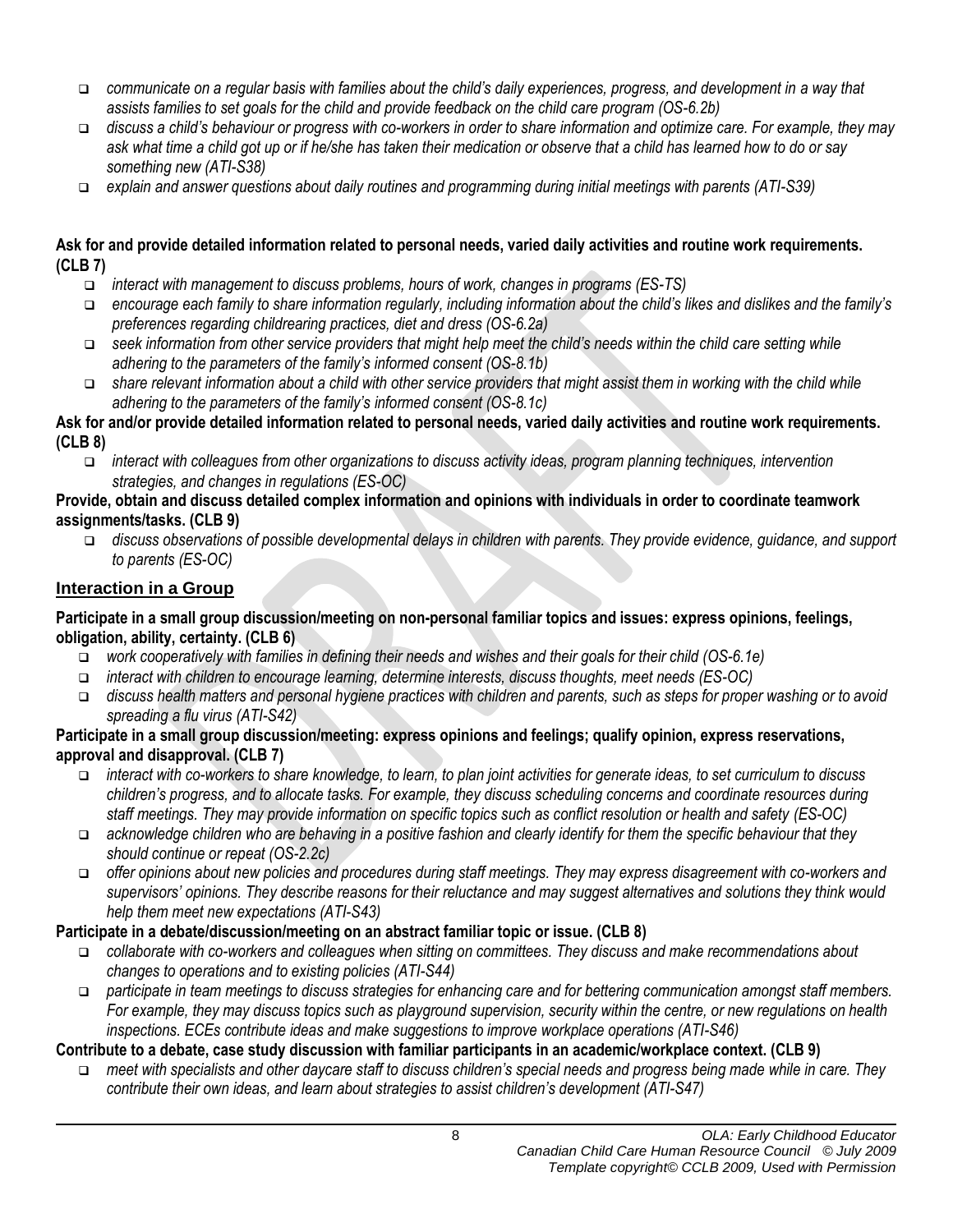# **Skill: Listening**

## **I. Social Interaction**

**Identify specific factual details and inferred meanings in dialogues of casual small talk, introductions, leave-taking, and in short phone calls. (CLB 4)**

 *take phone messages from individuals asking for information or suppliers/service providers. For example, they might record the date and time of the call, name, phone number, nature of their concern or inquiry and who the phone message is for (ATI-L14)*

**Identify factual details and inferred meanings in dialogues containing compliments, invitations, and offers; discussion of interests, likes/dislikes and preferences. (CLB 5)**

 *attend to children's and parents' expressions of needs and preferences. For example, they listen to children state which toy they want to play with or parents describe dietary preferences (ATI-L1)*

#### **Identify situation and relationship between speakers. (CLB 5)**

 *listen to children recounting disputes and other situations that have made them angry and sad. They listen to both sides of the story, affirm children's feelings and seek ways to help children find their own solutions (ATI-L12)*

**Identify specific factual details and inferred meanings in dialogues containing openings and closings, making and cancelling of appointments, apologies, regrets, excuses, problems in reception and communication. (CLB 6)**

- *recognize communication difficulties that might indicate a child needs specialized attention from another professional (OS-3.5.8)*
- *identify signs of possible developmental delay in communication spheres (OS-5.1b)*

#### **Identify mood/attitude of participants. (CLB 6)**

*interpret and respond appropriately to group dynamics (OS-3.1d)* 

**Identify stated and unspecified details, facts and opinions about situation and relationship of participants containing expression of and response to gratitude and appreciation, complaint, hope, disappointment, satisfaction, dissatisfaction, approval and disapproval. (CLB 7)**

- *respond to each child's and to the group's behaviour, interests and ideas attentively, sensitively, respectfully and consistently (OS-2.1b)*
- *listen effectively to children at different developmental levels and from the cultures served by the child care setting (OS-2.1.1)*
- *listen and respond to each family's views in a manner that supports and respects the individual family (OS-6.2c)*
- *listen to parents' concerns and questions about their children's behaviour, development and routines (ATI-L5)*

## **II. Instructions**

**Follow two- to four-clause directions relating to movement and position in space, and to weights, measures, amounts and sizes. (CLB 3)**

 *listen for directions about where supplies are located, such as "There's a bottle of disinfectant under the sink in the staff washroom." (ATI-L8)*

#### **Follow sets of sequentially presented four- to five-clause everyday instructions and directions relating to movement and position in space, manner, frequency and duration. (CLB 4)**

 *confirm their understanding of co-workers' instructions and explanations. For example, they indicate they understand instructions related to how to clean up after meals (ATI-L2)*

### **Understand a range of spoken everyday instructions on step by step procedures. (CLB 5)**

 *confirm their own understanding of schedules, routines and planned events. For example, they may ask a co-worker to confirm outdoor time has been extended, or whether a picnic is going ahead as planned (ATI-L3)*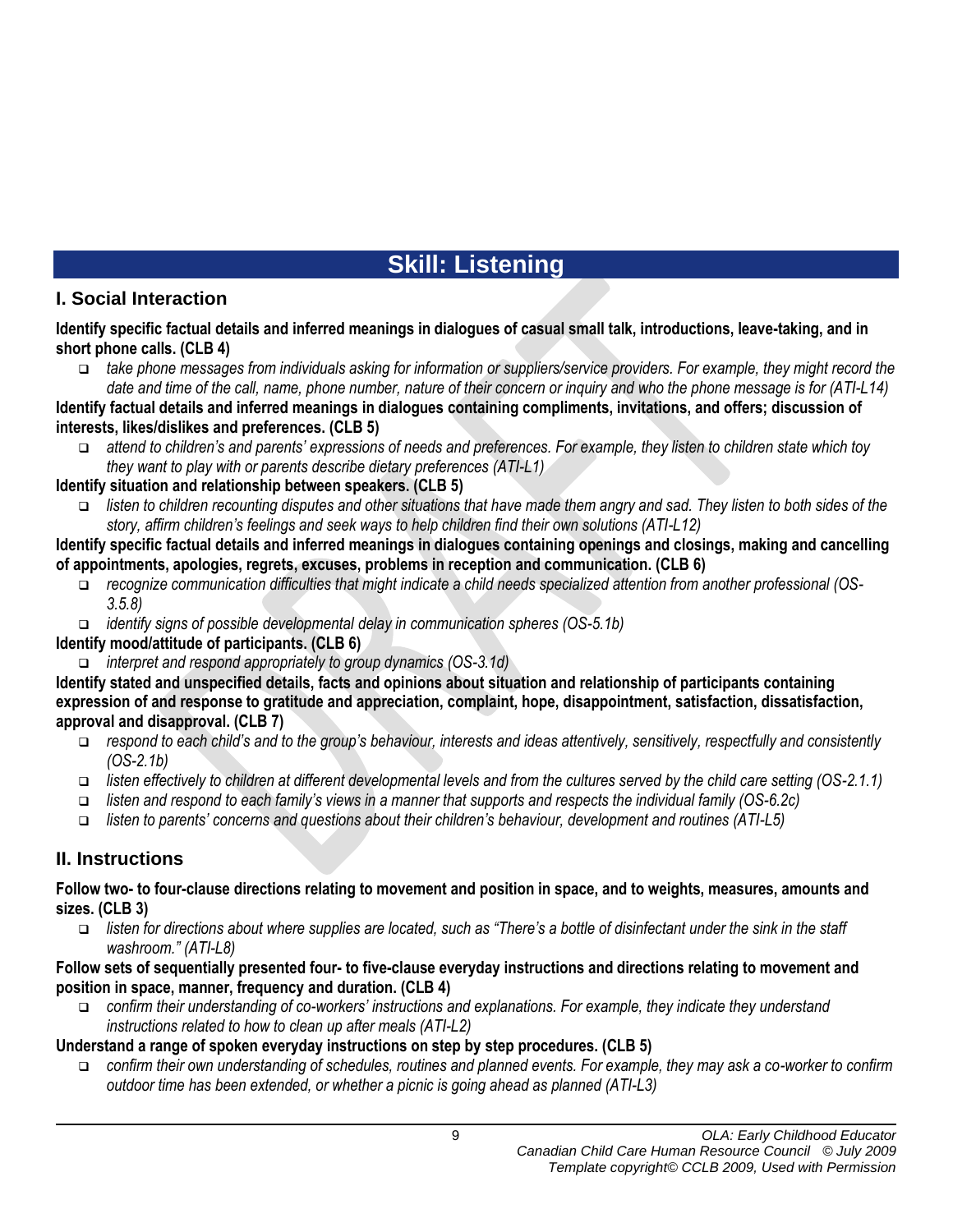- *listen to instructions related to changes in established schedules. For example, they may listen to supervisors describe an alternate route to take to get to an outdoor play area (ATI-L4)*
- **Understand simple messages left on voice-mail (with five to seven details). (CLB 7)**
	- *follow simple messages left on voice mail, e.g., a child will not be in today or will be arriving late (ATI-L13)*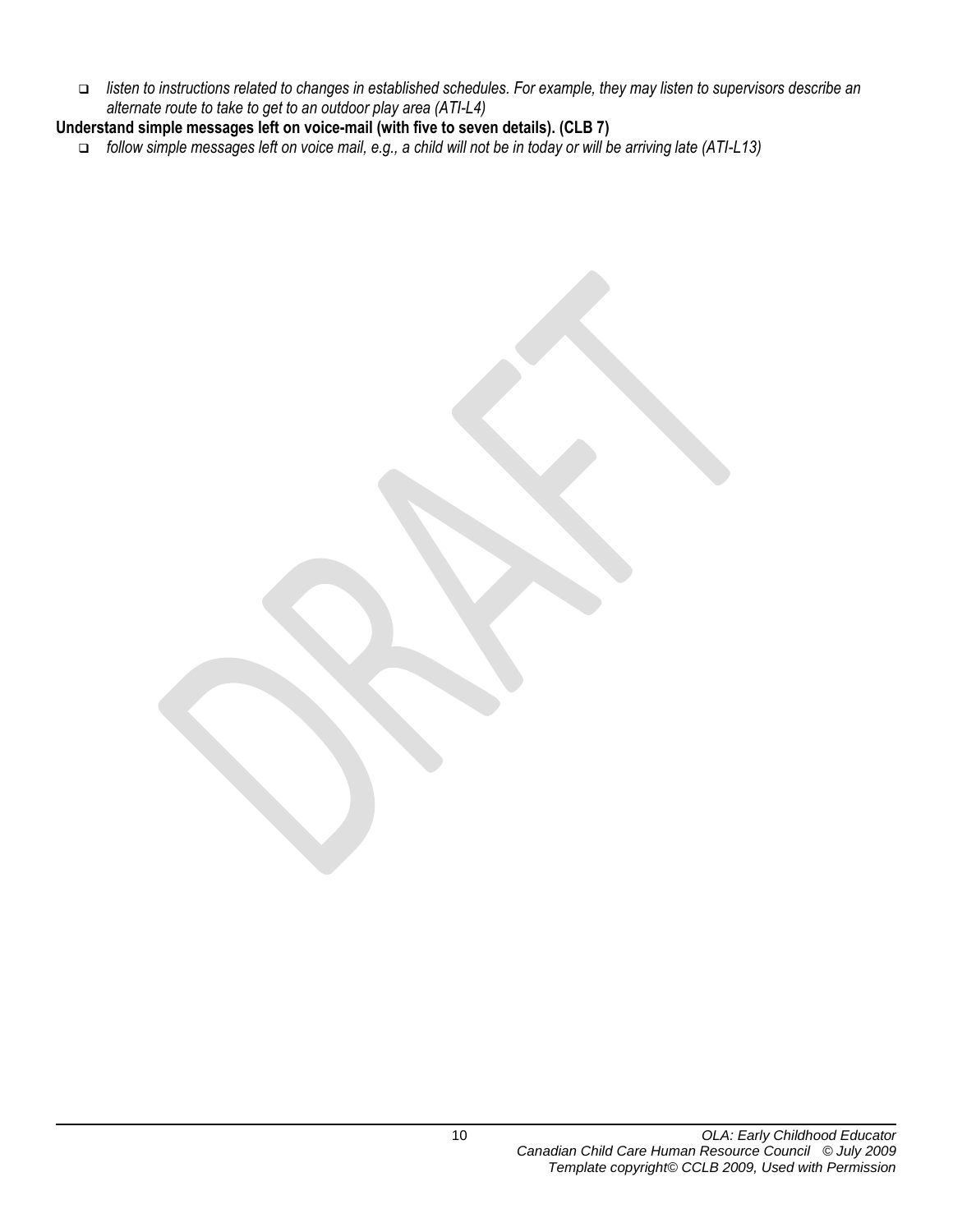## **III. Suasion (Getting Things Done)**

#### **Identify expressions used to ask and grant permission; advise of danger; ask for, offer, and accept assistance. (CLB 3)**

- *respond appropriately and sensitively to children's verbal and non-verbal expressions of need and their attempts to communicate (OS-2.1a)*
- *accept offers of help from room partners. The interactions are related to topics such as room coverage, clean-up, and helping children get dressed for outdoors (ATI-L17)*
- **Demonstrate comprehension of details and speaker's purpose in suggestions, advice, encouragements and requests. (CLB 6)**
	- *interact with management…to receive suggestions (ES-OC)*
	- *[demonstrate] listening strategies with children at different developmental levels (OS-3.5.4)*
	- *listen to parents' descriptions of unusual behaviours, sleep and eating patterns when children are dropped off. They use the information in these updates in order to anticipate the needs of children who may be tired, hungry or upset (ATI-L9)*
	- *respond to questions about room arrangements from co-workers. For example, they respond to questions about how to arrange arts and crafts stations, or where to stack chairs (ATI-L18)*
- *Demonstrate comprehension of details and speaker's purpose in directive requests, reminders, orders and pleas. (CLB 7)*

 *follow specific directions from parents re: their child's care, e.g., drop off/pick up time or administering medication (ATI-L6)*  **Identify stated and unspecified meanings in extended warnings, threats, suggestions and recommendations. (CLB 8)** 

 *listen to strategies and recommendations from specialists who monitor and support children with special needs. They listen to descriptions of children's needs and age-appropriate developmental benchmarks and learn ways they can enhance their programming or care to meet children's needs (ATI-L10)*

#### **Evaluate extended oral suggestions for solutions to problems, recommendations and proposals in relation to their purpose and audience. (CLB 9)**

 *obtain informed opinions from other professionals or sources in a way that respects the privacy of the child and family (OS-5.1d)* 

## **IV**. **Information**

**Identify main ideas, supporting details, statements and examples in a descriptive or narrative presentation, or in a group interaction (e.g., meeting, discussion). (CLB 6)**

- *acquire knowledge and skills through…discussions with co-workers, management, and colleagues from other organizations (ES-CL)*
- *listen to explanations of new initiatives and policies by supervisors and managers during staff meetings (ATI-L7)*

#### **Demonstrate critical comprehension of a lecture or presentation by one speaker: identify the main idea(s) and identify ways in which the supporting details develop the main idea(s). (CLB 9)**

- *acquire knowledge and skills through… attending workshops, seminars and conferences (ES-CL)*
- *listen to presenters at conference seminars and workshops to learn about topics relevant to their practice, such as childcentred care (ATI-L15)*
- *attend training on new procedures and equipment in which they listen to instructions for use (ATI-L16)*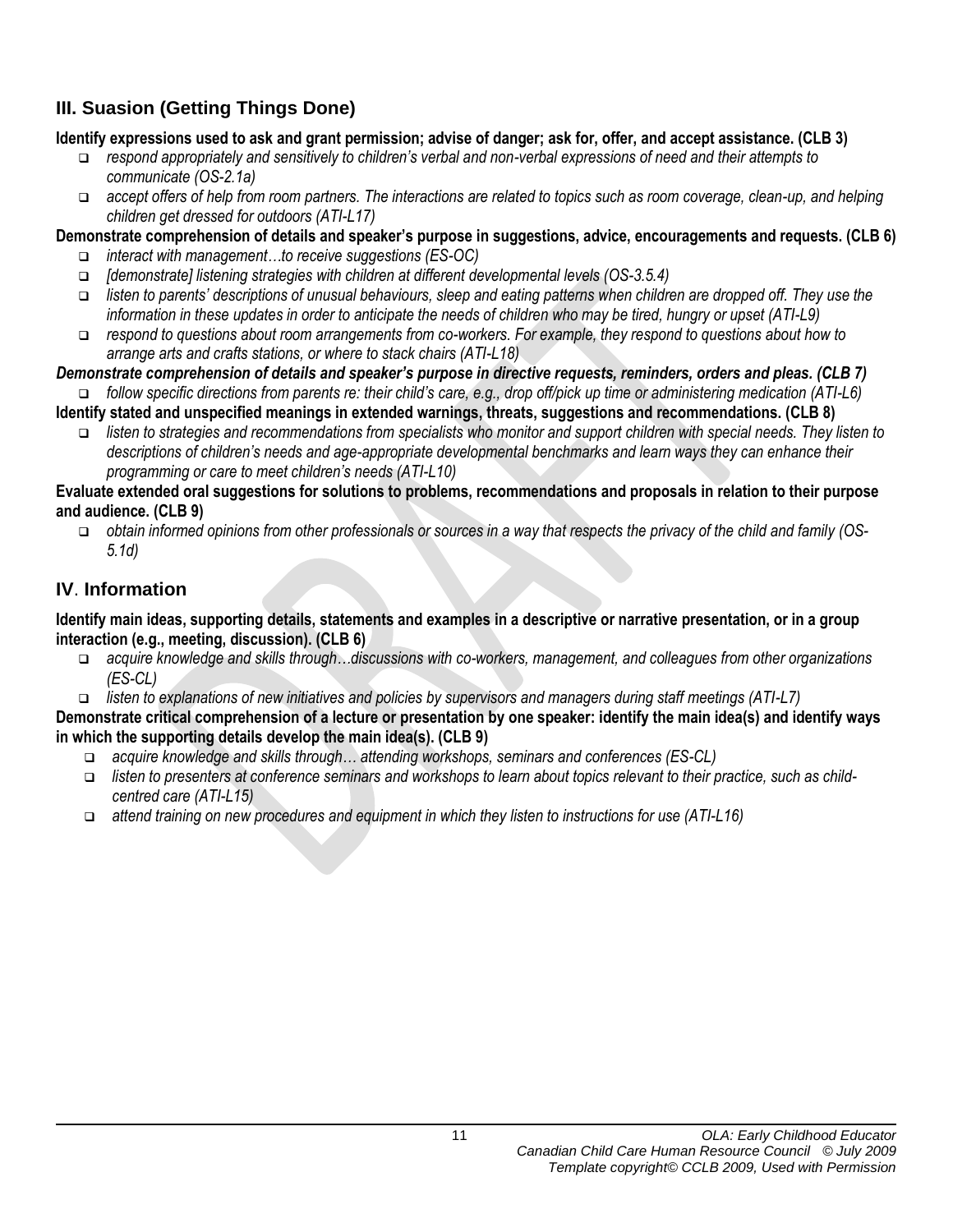# **Skill: Reading**

## **I. Social Interaction Texts**

#### **Get information from short personal notes and letters. (CLB 3)**

- *read messages written by parents in thank-you and holiday greeting cards (ATI-R1)*
- **Get information from personal notes, e-mail messages and letters. (CLB 4)**
	- *read short notes from parents written in the family communication binder or on a piece of paper in a child's lunch kit or notes from co-workers in the communication logbook (ATI-R2)*

**Identify factual details and inferred meanings in moderately complex notes, e-mail messages and letters (personal and public) containing compliments, invitations, likes, dislikes, preferences. (CLB 5)**

 *read letters or emails from parents describing a child's history at the centre and expressing thanks for the care their child received (ATI-R4)*

## **II. Instructions**

**Follow one- to five-step common everyday instructions and instructional texts. (CLB 3)**

- *locate ingredients on food and product labels (ES-DU)*
- **Follow one- to six-step common everyday instructions and instructional texts. (CLB 4)**
	- *read recipes to make craft materials and snacks. For example, they read recipes for play dough (ATI-R7)*
- **Follow a set of written instructions on 10- to 13- step everyday procedures related to simple technical and non-technical tasks. (CLB 7)**
	- *follow internal policies and procedures. For example, they read centre policies to respond to parent questions regarding waiting lists, vacations, and fees (ES-RT)*
	- *consult policies and procedures to address parent questions (ES-TS)*
	- *read centre-based procedures to conform to policies and standards. For example, they may refer to guidelines to learn how to address children's aggression, or how and when to take children's temperature or administer medication (ATI-R11)*

#### **Follow formal instructions of advisory, instructional texts, and instructions for a familiar process/procedure that require integration of several pieces of information. (CLB 9)**

- *read provincial child care policies, covering topics such as operating a child care centre or responding to emergencies (ES-RT)*
- *read policy and program updates from policy makers such as governments and associations. They may navigate through lengthy documents to find relevant information that meets their needs. For example, they may read a health update on an outbreak of a communicable disease in order to learn about its symptoms and how to manage when children contract it (ATI-R12)*

## **III. Business/Service Texts**

### **Find information in formatted texts: forms, tables, schedules, directories. (CLB 3)**

 *recognize Workplace Hazardous Materials Information System (WHMIS) symbols on equipment and furniture cleaning products (ES-DU)* 

### **Get information from short business brochures, notices, form letters and flyers. (CLB 3)**

*read brief notices on white boards indicating things of note for that day, e.g., a special event or visitor (ATI-R6)*

- **Find information in formatted texts: forms, tables, schedules, directories. (CLB 4)**
	- *locate information on forms completed by parents. For example they find children's ages, custody arrangements, persons authorized to pick up children, and emergency contact telephone numbers on applications. They find children's favourite toys on child introductions and dosages on medical consent forms (ES-DU)*
	- *read children's emergency contact and allergy lists (ES-DU)*
	- *consult children's files to learn about favourite toys, routines and documented patterns of behaviour (ES-TS)*
	- *read agendas listing items to be discussed at staff meetings (ATI-R8)*
	- *read simple charts, such as a temperature conversion chart or charts listing information about children, such as how well they slept or ate (ATI-R9)*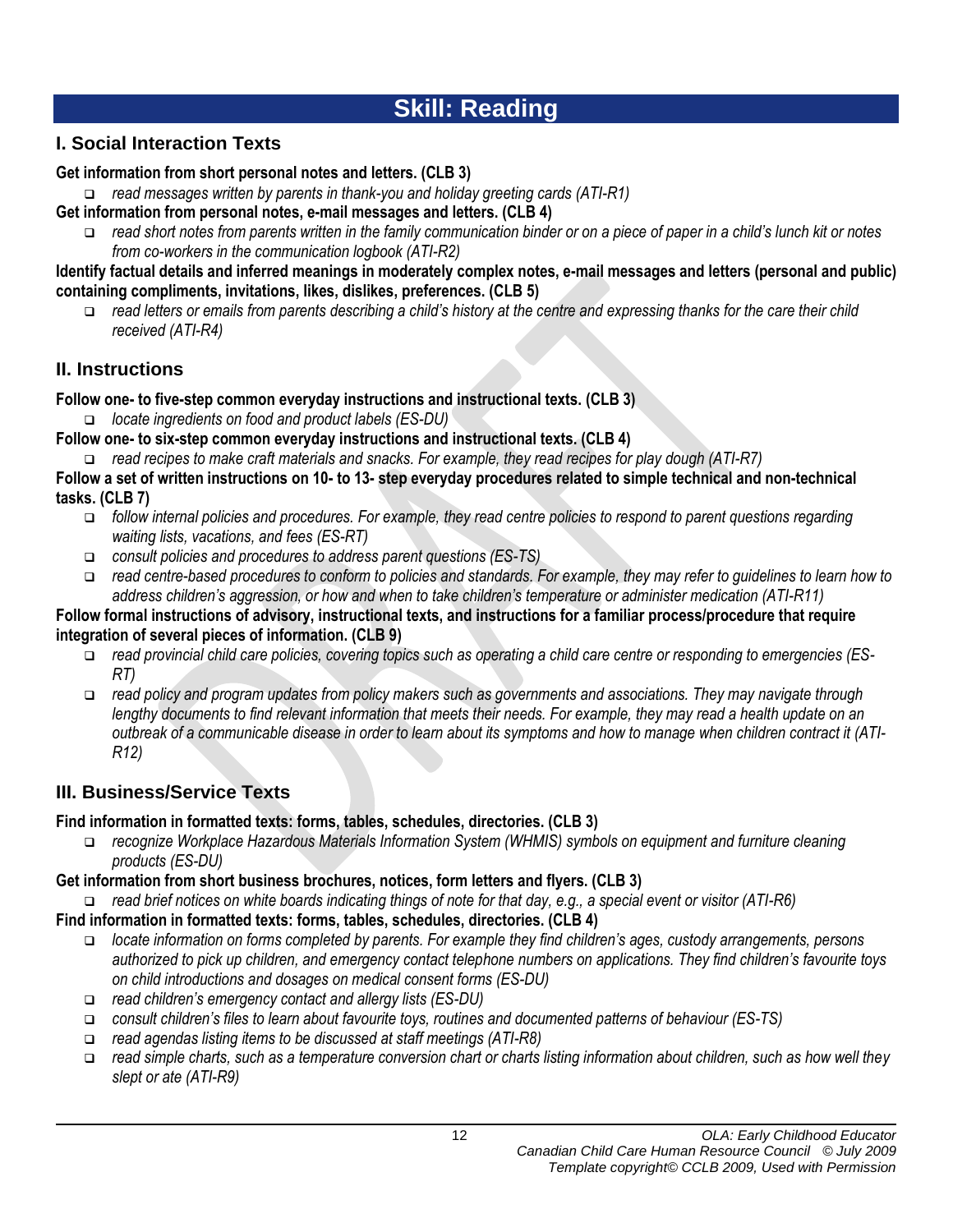#### **Get information from short business brochures, notices, form letters and flyers. (CLB 4)**

- *read short notes such as reminders in log books outlining tasks to be completed and messages from parents (ES-RT)*
- *read memos from management. For example, they read about upcoming workshops, inspections, special activities, and new procedures to maintain knowledge of operations (ES-RT)*
- *read notes from director and co-workers to request or acquire information (ES-RT)*
- *read brief email messages. For example, unionized ECEs may read a message from their union about upcoming training events and meetings (ATI-R5)*

#### **Identify factual details and some inferred meanings in moderately complex business/service texts, including formatted texts. (CLB 5)**

- *interpret [written observations] in children's portfolios [to understand] developmental significance (ES-DU)*
- *interpret tables and charts in industry publications to inform program plans. For example, they interpret tables describing the degree of child initiation and decision making in different approaches to teaching (ES-DU)*
- *read memos from supervisors and managers. They read to learn about new policies and procedures, and to be informed about operational activities, such as when the next supply order will take place (ATI-R3)*
- *refer to program or curriculum plans to remember the sequence and timing of scheduled programming. They read short paragraphs describing songs, stories, games, books to be read, creative activities and curriculum content if applicable (ATI-R14)*

#### **Identify factual details and some inferred meanings in moderately complex texts containing assessments, evaluations, advice. (CLB 7)**

- *may read student educator observations to evaluate students' abilities to collect accurate details and communicate in writing what they observe (ES-RT)*
- *read their own performance evaluations to analyze their performance against position requirements, as well as personal and professional development goals (ES-RT)*
- *read reports by professionals about strategies to address specific developmental challenges. For example, they read reports by speech-language pathologists on behaviour in children with language disorders. The reports may be several pages in length with language that requires understanding of child development and related complex terminology (ES-RT)*

#### **Identify factual and inferred meanings in written proposed solutions, recommendations and proposals; and in statements of rules, regulations, laws and norms of behaviour. (CLB 8)**

- *may read student educator requirements to understand what skills and knowledge should be evaluated during practicum work (ES-RT)*
- *read child development reports to evaluate if further observation of specific behaviours is required or if development areas should be described in more detail (ES-RT)*
- *may review parent manuals to provide comments and suggestions for changes (ES-RT)*
- *read regulations related to child care and health and safety. For example, they read the "Day Nurseries Act" to understand the legal requirements of their place of work. (ES-RT)*
- *review and provide comments on funding proposals requesting program financial assistance (ES-RT)*

#### **Obtain information for key work/business tasks by locating and integrating several pieces of information in complex prose texts and formatted texts. (CLB 9)**

- *read legal documents describing custody arrangements to ensure these are understood and followed to maintain the children's safety and security (ES-RT)*
- *apply current, relevant health regulations of the province or territory in which they work (OS-1.1c)*
- *apply current, relevant safety regulations of the province or territory in which they work (OS-1.2h)*
- *read health care plans for a special needs child that may be up to four pages in length and includes short-term and long-term goals and details of strategies for effective care (ATI-R10)*
- *read strategies for handling children's physical and cognitive limitations when they have special needs. They may read several pages of text written or compiled by specialists such as occupational therapists and resource teachers (ATI-R13)*

## **IV. Informational Texts**

#### **Use standard reference texts: dictionaries, maps and diagrams. (CLB 3)**

 *refer to wall displays with combinations of images and words to teach children about a variety of topics, such as nature or transportation (ES-DU)*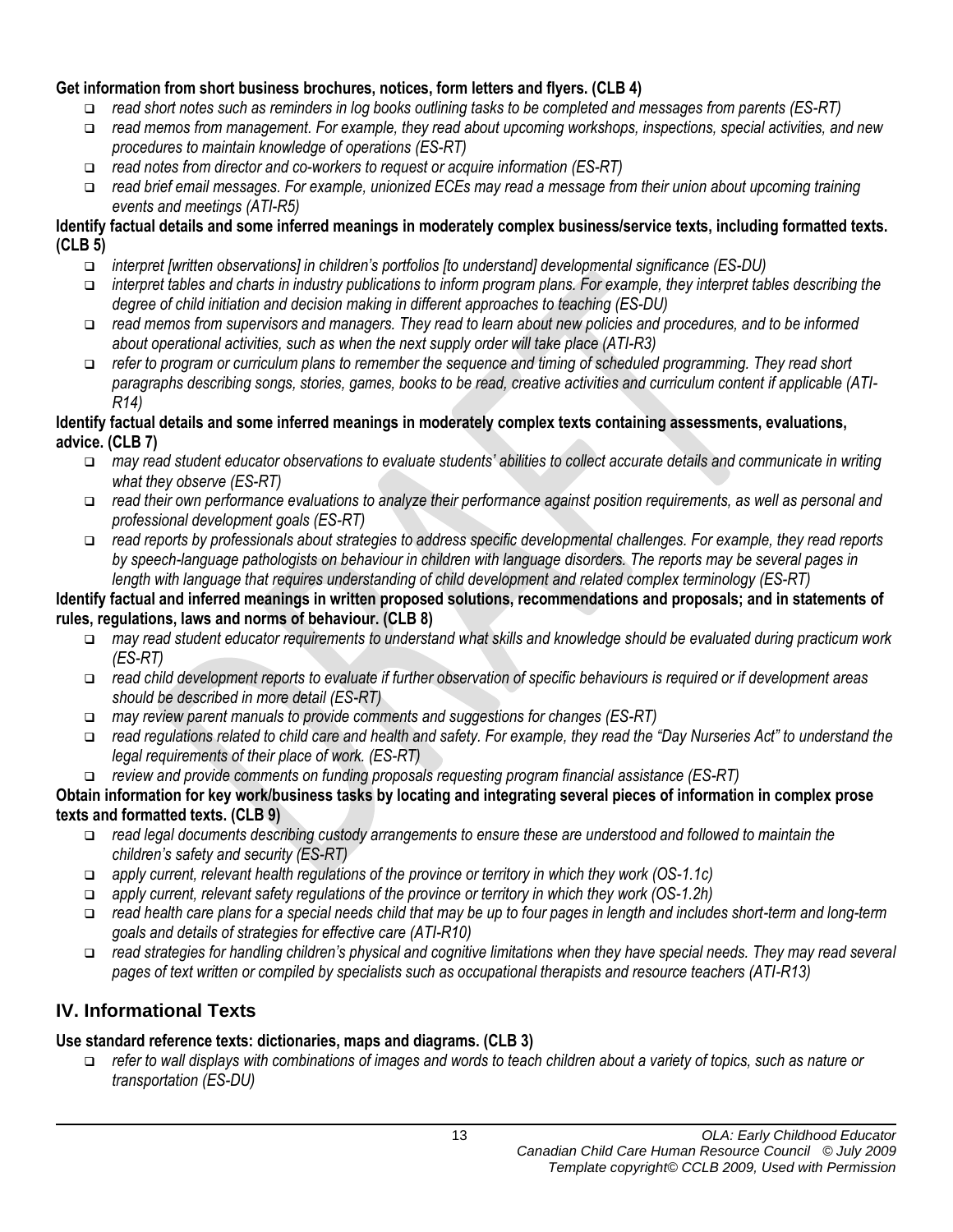#### **Demonstrate comprehension of a two- or three-paragraph moderately complex descriptive or narrative text on a familiar topic. (CLB 5)**

- *read children's stories to entertain and teach during story time (ES-RT)*
- **Demonstrate comprehension of standard maps, basic diagrams, basic graphs. (CLB 5)**
	- *may use assembly drawings to build toys or furniture (ES-DU)*

#### **Show comprehension of a one-page moderately complex descriptive/narrative text on a familiar topic. (CLB 6)**

 *read trade publication articles on topics such as parenting, and early childhood program development. They skim some articles and read others more thoroughly. For example, they read a Canadian Dermatology Association newsletter article "Pale skin back in" to share its sun protection tips with parents (ES-RT)* 

#### **Demonstrate comprehension of a one- or two-page moderately complex extended description, report or narration on a familiar topic. (CLB 7)**

 *read books, journals, and magazines related to parenting or child development to find appropriate activities that will engage children and contribute to achieving developmental goals (ES-RT)* 

#### **Demonstrate comprehension of factual details and inferred meanings in an extended description, report or narration when events are reported out of sequence. Draw conclusions. (CLB 8)**

 *read [articles in] academic journals to understand pedagogical and medical factors related to program planning for children with special needs (ES-RT)* 

### **Information Literacy/Reference and Study Skills Competencies**

#### **Access and locate three or four pieces of information in on-line electronic reference sources (e.g., World Wide Web, library databases), if available, or from print reference sources. (CLB 7)**

- *conduct online searches for recipes related to a theme using a search engine. They may access bookmarked web sites that feature safe activities for relevant age groups. (ES-CU)*
- *access government and professional association web sites to search for articles on specific topics and training opportunities (ES-CU)*
- *conduct internet research to find information. They research topics such as child-centred care, health conditions, and cognitive impairments; field trip information; bus route planning or ideas for crafts or activity planning (ATI-R16)*

#### **Access/locate several pieces of information in on-line electronic reference sources. (CLB 8)**

 *search for labour market analysis summaries, such as the difference in wages across Canada, on the Child Care Human Resources Sector Council web site (ES-TS)*

#### **Access a single piece of information involving a complex search in on-line electronic reference sources. (CLB 9)**

 *[read] online resources to keep their knowledge of professional topics current. For example, they search post-secondary institution web sites for development opportunities (ES-TS)*

# **Skill: Writing**

## **I. Social Interaction**

### **Convey a personal message in an informal written note (CLB 3)**

 *write brief reminder notes to parents. For example, they may write notes to remind parents to pick up a newsletter, hand in a questionnaire, or check the parent log for a new entry (ATI-W2)*

#### **Convey personal messages in an informal or formal personal short letter or a note to express invitations, thanks, regrets, cancellations and apologies. (CLB 4)**

 *write thank-you cards to parents to express appreciation. For example, they may write notes to thank parents for small gifts, or for having helped out during excursions (ATI-W3)*

#### **Convey a personal message in a formal short letter or note, or through e-mail, expressing or responding to invitations, quick updates, feelings. (CLB 5)**

*write thank you letters to staff at field trip locations (ES-W)*

**Convey a personal message in a formal short letter or note, or through e-mail, expressing or responding to congratulations, thanks, apology or offer of assistance. (CLB 6)**

*use instant messaging and e-mail programs to communicate with coworkers, management, parents, or colleagues (ES-CU)*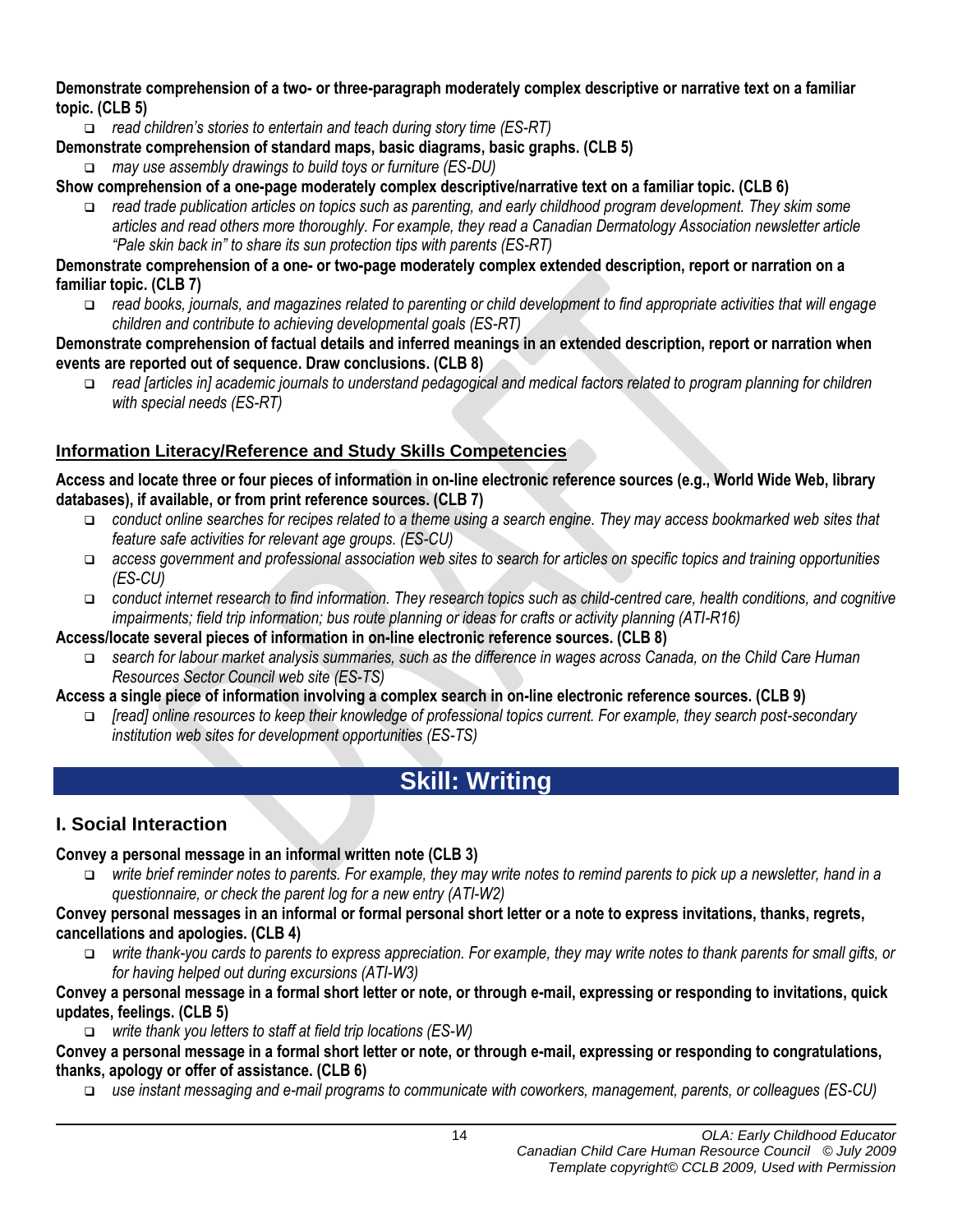## **II. Recording/Reproducing Information**

#### **Copy short texts from dictionaries, directories, schedules, instructions. (CLB 3)**

- *create substitute educator contact lists (ES-DU)*
- *record parents' telephone numbers, quantities of formula or medication to be given to children (ES-N)*
- *copy short texts to record information for personal use, or to complete tasks, or to learn information. (CLB 4)*

#### **Take live phone messages, voice mail messages or pre-recorded information with five to seven details. (CLB 5) Reduce a page of information to a list of seven to 10 important points. (CLB 5)**

- *create bar graphs and pie charts to describe data collected during learning activities, such as tracking the weather for the week (ES-DU)*
- **Take notes in point form from an oral presentation. (CLB 7)**
	- *take notes to summarize conference presentations and workshops. The notes may be for their own reference, or to submit to management for distribution to other staff members (ATI-W5)*

#### **Write an outline or a summary of a longer text. (CLB 8)**

 *write information sheets for parents on topics related to childhood development. For example, they may create a multi-page package on developing respectful and responsible behaviour. To develop the information sheets, they bring together materials from various sources and succinctly describe how and why the children's activities fit into the program plans to develop these skills (ES-W)*

#### **Write summaries and summary reports of longer texts. (CLB 9)**

 *write descriptions of approaches to curriculum development, such as emergent curriculum, for families, colleagues, student educators, and community members (ES-W)*

#### **III. Business/Service Messages**

#### **Convey simple business messages as written notes. (CLB 3-4)**

- *complete time sheets for hours worked (ES-DU)*
- *fill out request forms for vacations, shift changes, and time off (ES-DU)*
- *create staff or room meeting agendas (ES-DU)*
- *write notes to remind themselves of tasks to be completed, such as selecting new books to suit themes and to record tasks completed (ES-W)*
- *write notes about schedule changes, upcoming activities, or issues encountered in communication logs or staff books (ES-W)*
- *write a brief note or notice to be posted advising parents that a field trip or special event has been cancelled (ATI-W4)*

#### **Fill out forms. (CLB 5)**

- *complete playground daily inspection checklists. They provide satisfactory or unsatisfactory ratings and describe actions taken if playground was in unsatisfactory condition (ES-DU)*
- *create monthly tables to summarize activity and meal plans for children (ES-DU)*
- *write entries in children's portfolios or daily journals to document learning. Portfolios include notes on activities, accomplishments, and interests (ES-W)*
- *record observations of children in journals, parent logs or scrapbooks. They write to describe positive efforts, concerns, of children (ATI-W1)*

#### **Convey business messages as written notes. (CLB 5-6)**

- *write lists specifying procedures to be followed to ensure consistency. For example, they create lists of steps to clean toys, ensuring compliance with public health guidelines (ES-DU)*
- *complete incident or accident report forms when incidents or accidents occur (ES-DU)*
- *write short letters to parents about special activities. For example, they write about upcoming field trips and include information on the locations, dates, times, transportation arrangements, meals, and activities (ES-W)*
- *record an event or accident by describing the context, events leading up to the occurrence, what happened, and the action taken (ES-W)*
- *may use word processing software [to] write reports on children's progress (ES-CU)*
- *maintain accurate and up-to-date records about child protection concerns and/or custody issues as required by law (OS-1.3c)*

#### **Convey business messages as written notes, memoranda, letters of request, or work record log entries, to indicate a problem, to request a change, or to request information. (CLB 8)**

*describe clearly and concisely what has been observed that indicates possible neglect or abuse (OS-1.3b)*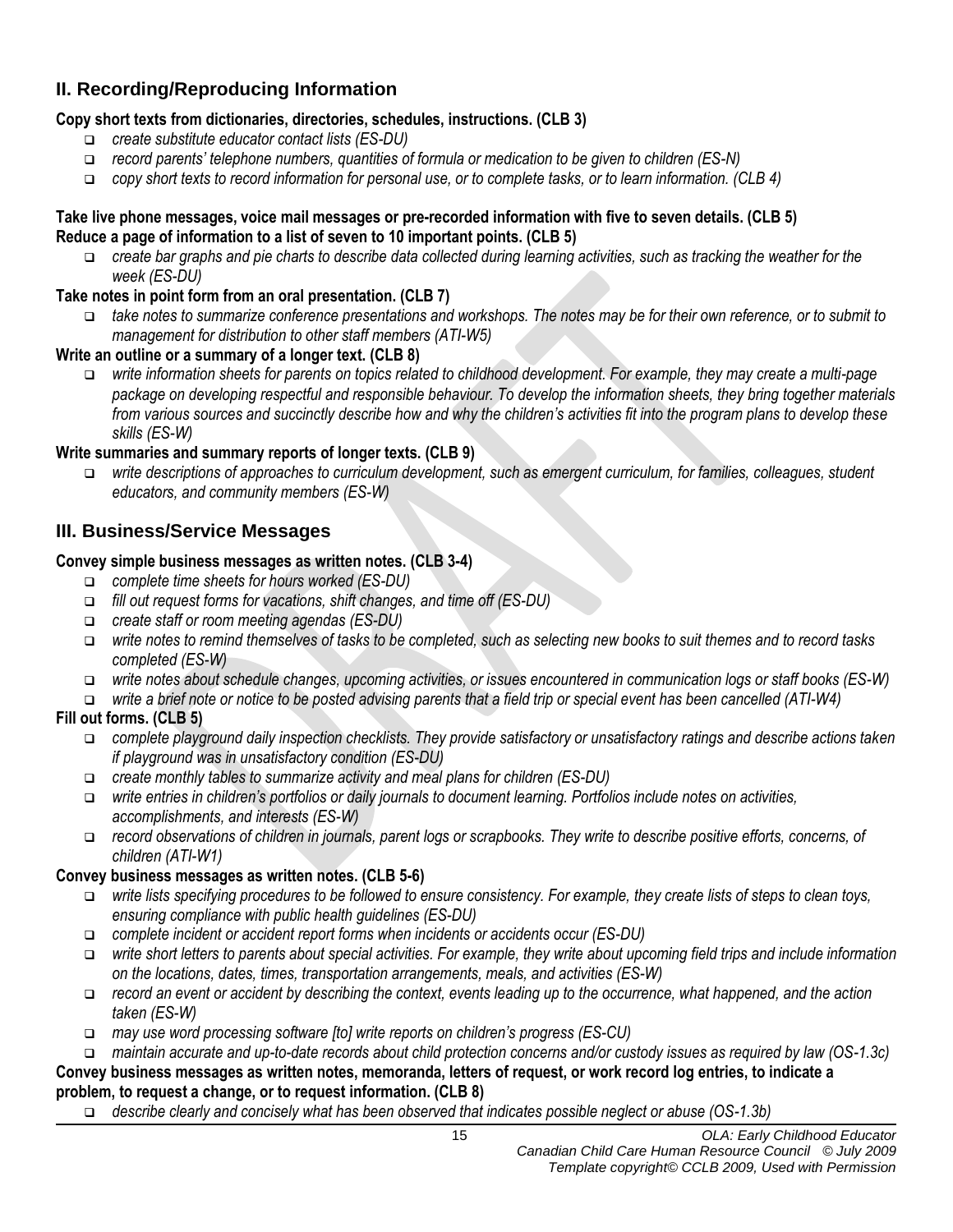#### **Fill out forms and other materials in pre-set formats with required brief texts. (CLB 8)**

- *write detailed comments on evaluation forms for students completing practicum work and for own annual performance (ES-W)*
- *create program plans that include detailed activities, learning outcomes, and resources required (ES-W)*
- *write reports on child development including observations, achievements, and areas of concern (ES-W)*
- *write evaluations of children's progress on a regular basis. They write paragraphs of text into template to describe children's progress in areas such as cognition, language, and motor skills development (ATI-W7)*
- *write program or curriculum plans to record activities and learning programs. They write several short paragraphs to describe the planned activities, grouped by predetermined category, such as song, reading, creative and gross motor activities. Program plans are typically posted for reference by staff and parents (ATI-W8)*

#### **Write semi-formal reports and proposals. (CLB 10)**

*may write funding proposals to request program financial assistance (ES-W)*

## **IV. Presenting Information**

#### **Write a short text about a personal or familiar situation. (CLB 3)**

- *print words or sentences on paper to teach or to help children (ES-W)*
- **Describe a person, object, place, situation, event. (CLB 3)**
	- *create displays that include pictures and lists on specific topics, such as transportation (ES-DU)*

**Write three or four paragraphs to narrate a historical event; to tell a story; to express or analyse opinions on a familiar abstract topic; or to provide a detailed description and explanation of a phenomenon or a process. (CLB 8)**

*use word processing software [to] write newsletter articles (ES-CU)*

#### **Write a paragraph to relate/explain information in a table, graph, flow chart or diagram. (CLB 8)**

- *write presentation notes for slideshows delivered to staff, management, students in ECE programs, and colleagues from other child care programs. The notes elaborate on the points covered in each slide and remind the presenter of relevant examples. Topics range from engaged learning to reporting techniques (ES-W)*
- **Write a paper that poses a problem and presents arguments for a solution. (CLB 10)**
	- *write intervention action plans that describe strategies to address areas requiring attention. Each plan is specific to the child (ES-W)*